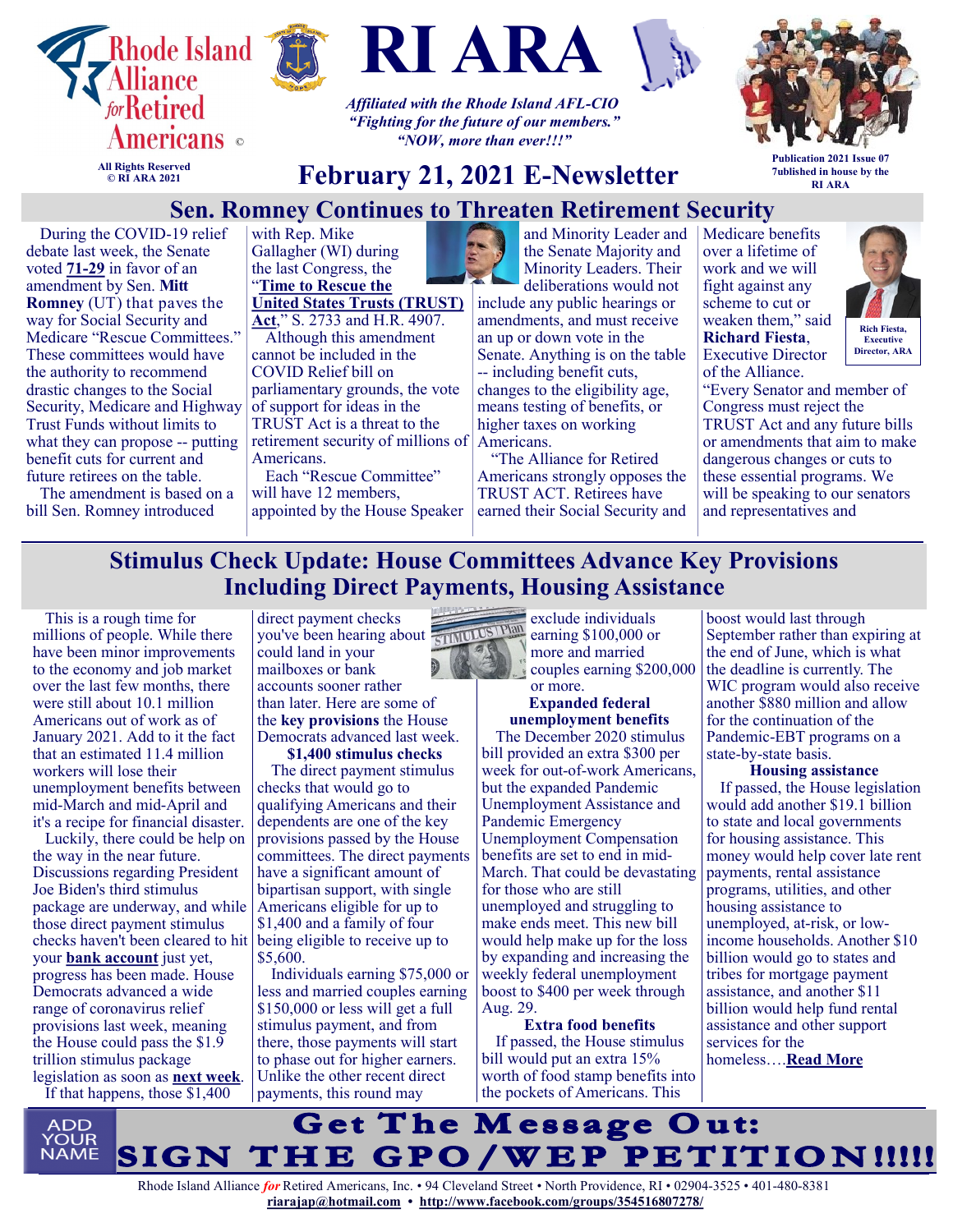## **Rescue Plan for Multiemployer Pension Plans Advances in the House**

This week the House Ways and Means Committee marked up the "**[Butch Lewis](https://u1584542.ct.sendgrid.net/ss/c/atcYNHk4Eh2YdGnwBh-YDKT7cjvTYwG9LqXZKkXUfpUFinu9y-O_qTMVW_8u5_ado13o0qNU96mCDu2DL9ktEMfEhrqQ0Sc3_735yqT2PWpmAUzGINLJvePNHy8HAv4Q3LbMG1nfVtBzCynKA9UEL1C7V-GTzMclnYxJRE4guP8u5Z3ROpPwHTyrh7tdTRjvQkDH2Vs3RVoc-bBj6R_hDctO9xbp0)  [Emergency Pension Plan Relief](https://u1584542.ct.sendgrid.net/ss/c/atcYNHk4Eh2YdGnwBh-YDKT7cjvTYwG9LqXZKkXUfpUFinu9y-O_qTMVW_8u5_ado13o0qNU96mCDu2DL9ktEMfEhrqQ0Sc3_735yqT2PWpmAUzGINLJvePNHy8HAv4Q3LbMG1nfVtBzCynKA9UEL1C7V-GTzMclnYxJRE4guP8u5Z3ROpPwHTyrh7tdTRjvQkDH2Vs3RVoc-bBj6R_hDctO9xbp0)  [Act of 2021](https://u1584542.ct.sendgrid.net/ss/c/atcYNHk4Eh2YdGnwBh-YDKT7cjvTYwG9LqXZKkXUfpUFinu9y-O_qTMVW_8u5_ado13o0qNU96mCDu2DL9ktEMfEhrqQ0Sc3_735yqT2PWpmAUzGINLJvePNHy8HAv4Q3LbMG1nfVtBzCynKA9UEL1C7V-GTzMclnYxJRE4guP8u5Z3ROpPwHTyrh7tdTRjvQkDH2Vs3RVoc-bBj6R_hDctO9xbp0)**," important legislation that addresses the nation's struggling multiemployer pension plans.

The multiemployer pension plans of more than a million people in industries such as construction, retail, manufacturing, transportation, mining and others are on the brink of insolvency, and the insurance backstop program - the Pension Benefit Guaranty

Corporation (PBGC) -- is also in danger of insolvency. The plans' financial problems largely stem from an imbalance between active contributors and those receiving benefits; liability of employee benefits from employers that are no longer participating; and the economic recession of 2008.

"Many workers and pension beneficiaries have foregone pay raises and other workplace benefits in favor of a defined benefit pension, and they did not create the financial problems these plans face," said **Robert** 

**Roach, Jr.**, President of the Alliance. "If the plans become insolvent, it will lead to benefit cuts of 50% to 75%. A collapse of the PBGC will result in a total loss of benefits."

The COVID-19 pandemic has exacerbated the situation and made congressional action more urgent. Job losses and the economic slowdown have caused a reduction in employer contributions to the pension plans and affected even previously healthy multiemployer plans.

Lewis Emergency Plan Relief Act will shore up plans that are in critical and declining status while also keeping



the healthy plans from becoming troubled. In addition, the provisions will help stabilize the multiemployer trust fund of the PBGC. Failure to act will lead to the insolvency of the multiemployer trust fund and jeopardize the retirement income of 10.4 million hard-working Americans.

The provisions in the Butch

## **PRO Act is Re-Introduced in House and Senate to Make it Easier to Form a Union**

Senate Committee on Health, Education, Labor and Pensions (HELP) Chair **Patty Murray** (WA) and House Education and Labor Chair **Bobby Scott** (VA) have reintroduced the **[Protecting](https://u1584542.ct.sendgrid.net/ss/c/atcYNHk4Eh2YdGnwBh-YDMtJS_Wr20PUTSsBsRtKT_G0gCxAeF2H9J86qyJdezg3YcR5OnbSfoKNCueT_r7F5aEtrI639vWuZrV9rIuTGo6zytEMHIVNyAt6JxTnlNgHPKUQkD84wvTwpFys5tFGrdt-CzL22_q3IhgaoeXo_VnHhtlMBG3vbCyUXmvmAFmt7HjSMaSvlmwj6DiNrhxiTYyTpgCyK)  [the Right to Organize Act](https://u1584542.ct.sendgrid.net/ss/c/atcYNHk4Eh2YdGnwBh-YDMtJS_Wr20PUTSsBsRtKT_G0gCxAeF2H9J86qyJdezg3YcR5OnbSfoKNCueT_r7F5aEtrI639vWuZrV9rIuTGo6zytEMHIVNyAt6JxTnlNgHPKUQkD84wvTwpFys5tFGrdt-CzL22_q3IhgaoeXo_VnHhtlMBG3vbCyUXmvmAFmt7HjSMaSvlmwj6DiNrhxiTYyTpgCyK) (**PRO Act), H.R. 842 in the House, to give working people a voice on the job, enabling them to negotiate for higher wages, better benefits, a safe workplace and protection against discrimination. Union officials and economic analysts have called it the most-pro-worker

labor law legislation in more than 85 years.

"This legislation is a game changer," said **Joseph Peters, Jr.**, Secretary-Treasurer of the Alliance. "Retirees know when workers can join together and negotiate better wages, health care and pension benefits, it helps them now and down the road when they retire."

The PRO Act, which passed the House with bipartisan support last year, imposes financial penalties on companies and individual corporate officers

who violate the National Labor Relations Act (NLRA) that was enacted in 1935 to protect the rights of employees, to encourage collective bargaining, and to curtail certain private sector labor and management practices which harm the general welfare of workers.

The PRO Act ensures that employees are not deprived of a collective bargaining agreement because they are mis-classified as supervisors or independent contractors. It also gives workers the option of bringing their cases

to federal court. The bill would make union elections fairer by prohibiting employers from requiring their employees to attend



**Joseph Peters, Jr.** 

"captive audience" meetings, a tactic used by employers to present anti-union propaganda to pressure workers to vote against forming a union.

## **High Costs for Prescription Drugs – More than Just Prices**

A new study has found that it is more than prices that are high when it comes to so many prescription drugs. According to Modern Healthcare newsletter, "A \$10.40 increase in out-ofpocket costs per prescription was associated with a 22.6% drop in consumption and a 32.7% increase in monthly mortality rates, an analysis of more than 358,000 relatively healthy 65 year-old Medicare beneficiaries found."

"When we raise prices, they mess with people's ability to make good decisions about their health," said Ziad Obermeyer, co -author of the study and associate professor of health policy and management at the University of California at Berkeley. "Those decisions lead to more people dying—health costs need to be priced into these cost-sharing policies."

The study, which was

conducted by the National **SENTOR** pulmonary complications. Bureau of Economic **LEAGUE** Research, found that a Medicare beneficiary paid 25% of the price of their branded drugs until they reached \$2,510 in total annual out-of-pocket spending. The patient then fell into the "donut hole" and had to pay for the full cost until they hit \$5,726, after which they were responsible for a 5% copay.

As a result, the highest-risk patients were not filling their medication after prices jumped. Those most vulnerable to a heart attack and stroke cut back more on statins and anti-hypertensives than lower-risk patients irrespective of socioeconomic status.

The riskiest one-third of patients were 280.6% more likely to drop cardiovascular drugs than the bottom two-thirds; there were similar results for those at high risk of diabetic and

Rather than cutting back on one or two drugs, there was a large group that

stopped filling most if not all their prescriptions as copays went up.

And drug list prices continue to increase every year. As health insurers and employers pay more, they often pass those costs to consumers in the form of higher premiums, deductibles, and copayments.

Pharmaceutical manufacturers hiked the list price of a record 832 drugs last month —nearly 200 more than January 2020 and the highest since at least 2014. All but 10 were branded drugs and 175 of those were specialty drugs, according to the report.

List prices increased by an average 4.6% in January, which is the largest amount in years. Most list price increases end up trickling down to patients in the form of higher cash and net prices, which is especially important for those who have high deductibles and the uninsured.

These price increases are very likely to block some patients from affording their medication, following instructions for taking the drugs, result in higher costs for treatment in the future because of not taking the prescriptions as directed, and cause higher incidents of additional health issues and death rates.

Half of the medications that saw price hikes followed price increases in 2019 and 2020, according to the report.

Fighting for legislation to lower the costs of prescription drugs is one of TSCL's very top priorities this year and we will keep you informed as things progress.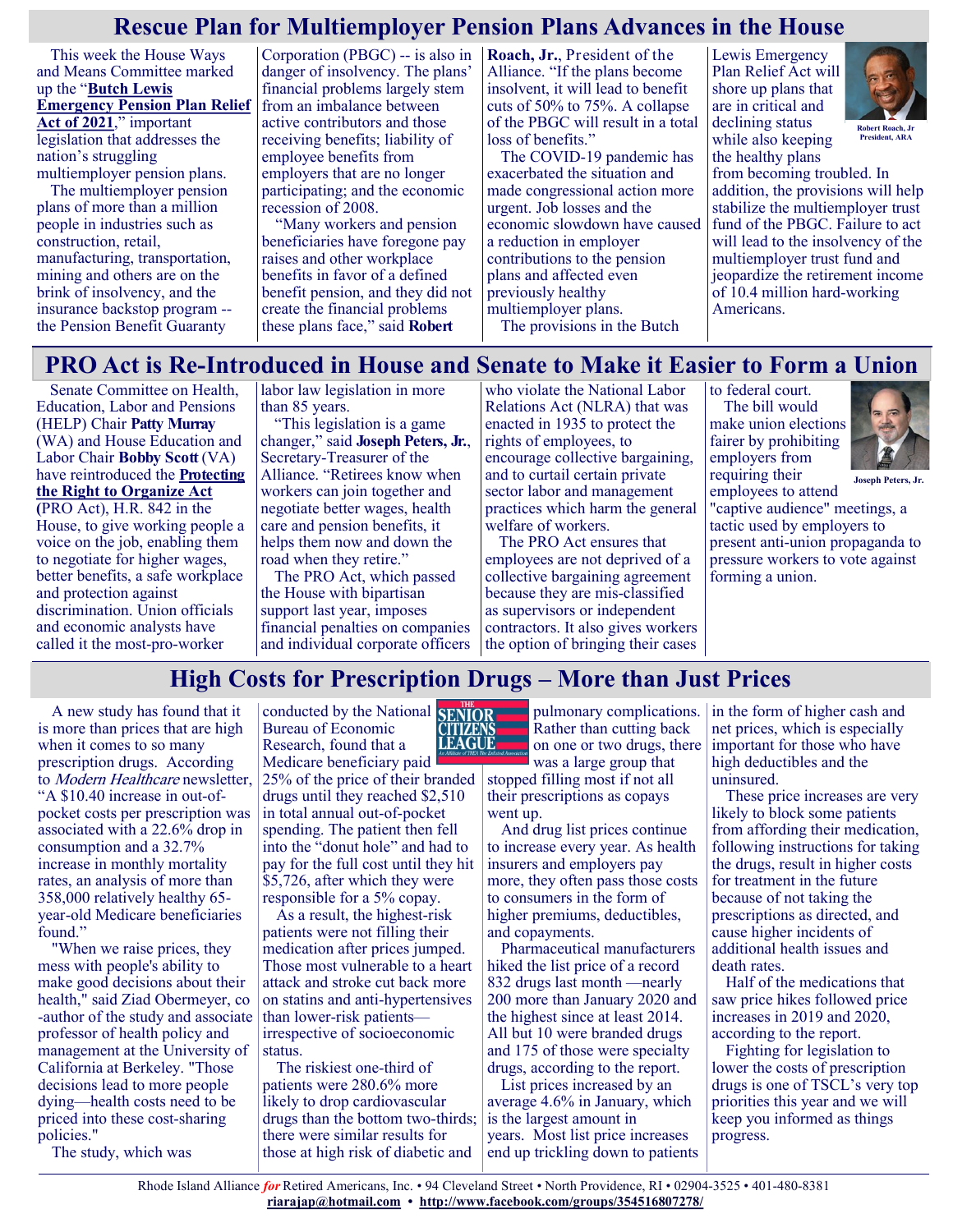#### **Trump Was Much Sicker With COVID-19 Than Was Revealed**

Former President Donald Trump was much more ill than was let on when he came down with COVID-19 in early October, sources close to Trump have told The New York Times.

At one point, his blood oxygen levels plunged to the 80s -- a level in the low 90s is considered dangerous. There was also talk of the 74-year-old Trump perhaps needing a ventilator as he had trouble breathing, the Times said.

The new revelations come from "four people familiar with his condition" at the time, the newspaper said, and are at odds with much of what was said at the time about Trump's illness by his personal physician, Dr. Sean Conley.

Conley went to lengths to minimize concerns over the president's health after Trump first was diagnosed with COVID -19 on Oct. 1, just two days after a televised presidential debate on Sept. 29.

At one briefing, Conley told reporters that while Trump's oxygen level had dropped to 93 percent, it had never dropped to the "low 80s."

Sources close to Trump also told the Times that the

president's lungs were found to contain "infiltrates," meaning his lungs were inflamed and contained fluid and/or

bacteria. That signals a serious case of COVID-19, and it shows up easily on chest X-rays or scans as white or opaque tissue.

At the time, Conley said Trump had received X-ray and CT scans, but when asked about the possibility of pneumonia or damage to lung tissue, Conley said only that there were "expected findings, but nothing of any major clinical concern,"

the *Times* said. On Oct. 2, Trump was at the White House with a fever and having trouble breathing. According to the *Times'* sources, he resisted leaving the White House for Walter Reed Medical Center, but finally agreed to do so after being told it was preferable to walk out of the White House on his own than for his condition to deteriorate further, so that he could only be transported on a stretcher.

Trump received oxygen twice while still at the White House, and spent three days in care at Walter Reed. While there, he reportedly received one five-day



drug remdesivir. At the time, medical experts believed that use of the drug would only be

warranted in cases where serious lung issues were in play.

Despite Trump's tough battle with the coronavirus, Conley continued to be upbeat in press briefings, the *Times* said. In news conferences held outside Walter Reed the weekend of Oct 3-4, Conley pointed to data from Trump's lung spirometry test, which measures lung capacity.

"He's maxing it out," Conley told reporters, "He's doing great." However, medical experts typically believe a spirometry test has little meaning in the context of COVID-19.

On Oct. 4, Conley admitted that he "was trying to reflect the upbeat attitude that the team, the president, his course of illness has had. I didn't want to give any information that might steer the course of illness in another direction, and in doing so, you know, it came off that we were trying to hide something, which wasn't necessarily true," the Times reported.

Back at the White House,

Trump made a brief appearance on a balcony, tearing off his mask and saluting his helicopter. But doctors watching the scene closely noted that the former president appeared to be using his neck muscles to help him breathe -- a key sign that lung function was still impaired.

There was also a major effort behind the scenes to acquire a course of the as-yet-unapproved Regeneron antibody cocktail for Trump, who later claimed it helped him beat COVID-19. According to the *Times*, Trump reportedly told aides, "I'm proof it works."

That assertion later became a focus of jokes among top health officials, the Times said, since the drug was being tested in clinical trials to keep people with COVID-19 *out* of the hospital, something Trump hadn't managed to achieve.

After being admitted to Walter Reed, Trump was also placed on a regimen of the steroid dexamethasone -- again, a course of treatment usually only reserved for patients battling serious disease, experts say.

## **As Drug Prices Keep Rising, State Lawmakers Propose Tough New Bills to Curb Them**

Fed up with a lack of federal action to lower prescription drug costs, state legislators around the country are pushing bills to penalize drugmakers for unjustified price hikes and to cap payment at much-lower Canadian levels.

These bills, sponsored by both Republicans and Democrats in a half-dozen states, are a response to consumers' intensified demand for action on drug prices as prospects for solutions from Congress remain highly uncertain.

Eighty-seven percent of Americans favor federal action to lower drug prices, making it the public's **second-[highest](https://cdn1.sph.harvard.edu/wp-content/uploads/sites/94/2021/01/Politico-HSPH-Jan-2021-PollReport.pdf)  [policy priority](https://cdn1.sph.harvard.edu/wp-content/uploads/sites/94/2021/01/Politico-HSPH-Jan-2021-PollReport.pdf)**, according to a [survey](https://www.politico.com/news/2021/01/08/politico-harvard-poll-public-biden-aid-456511) released by Politico and Harvard University last month. That concern is propelled by the

toll of **out-of-[pocket](https://khn.org/news/article/seniors-face-crushing-drug-costs-as-congress-stalls-on-capping-medicare-out-of-pockets/)  [costs](https://khn.org/news/article/seniors-face-crushing-drug-costs-as-congress-stalls-on-capping-medicare-out-of-pockets/)** on Medicare beneficiaries, many of whom pay thousands of dollars a year. Studies show many patients **[don't take](https://ascopubs.org/doi/full/10.1200/JCO.2017.74.5091)  [needed drugs](https://ascopubs.org/doi/full/10.1200/JCO.2017.74.5091)** because of the cost.

"States will keep a careful eye on Congress, but they can't wait," said Trish Riley, executive director of the National Academy for State Health Policy (NASHP), which has drafted two model bills on curbing prices that some state lawmakers are using.

Several reports released last month heightened the pressure for action. The **[Rand Corp](https://www.rand.org/news/press/2021/01/28.html)**. said average list prices in the U.S. for prescription drugs in 2018 were 2.56 times higher than the prices in 32 other developed countries,



while brand-name drug prices averaged 3.44 times higher. The Institute for Clinical

and Economic Review **[found](https://icer.org/assessment/unsupported-price-increase-2021/)** that

drugmakers raised the list prices for seven widely used, expensive drugs in 2019 despite the lack of evidence of substantial clinical improvements. ICER, an independent drug research group, estimated that just those price increases cost U.S. consumers \$1.2 billion a year more.

Democratic legislators in Hawaii, Maine and Washington recently introduced bills, based on one of NASHP's models, that would impose an 80% tax on the drug price increases that ICER determines in its annual report

are not supported by evidence of improved clinical value.

Under **[this model](https://www.nashp.org/nashps-new-model-law-penalizes-drug-manufacturers-for-unsupported-price-hikes/)**, after getting the list of  $\overline{d}r \overline{u}$  from ICER, states would require the manufacturers of those medicines to report total in-state sales of their drugs and the price difference since the previous year. Then the state would assess the tax on the manufacturer. The revenue generated by the tax would be used to fund programs that help consumers afford their medications.

"I'm not looking to gather more tax dollars," said Democratic Sen. Ned Claxton, the sponsor of the bill in Maine and a retired family physician. "The best outcome would be to have drug companies just sell at a lower price."...**[Read More](https://khn.org/news/article/as-drug-prices-keep-rising-state-lawmakers-propose-tough-new-bills-to-curb-them/)**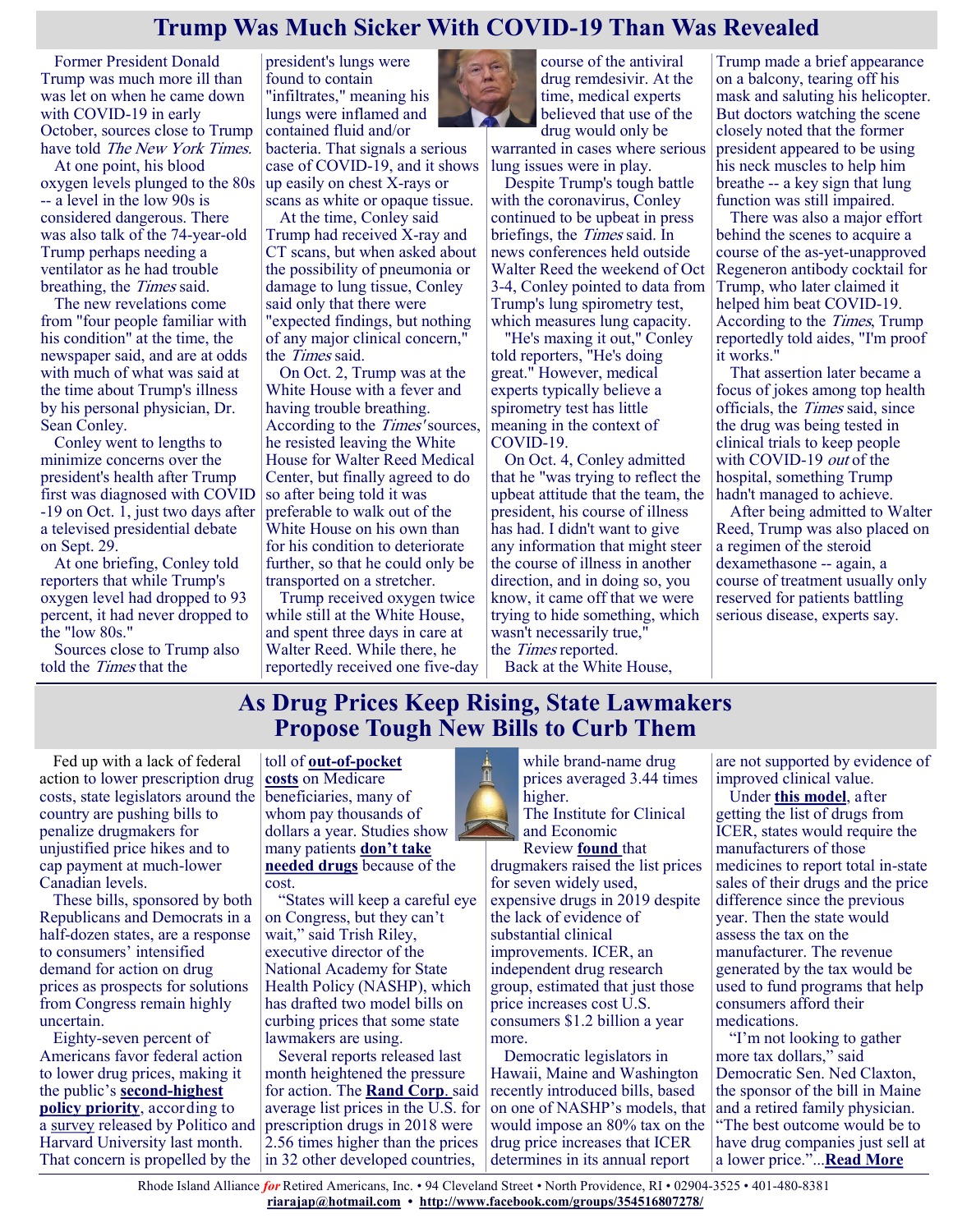## **How does Medicare cover substance use disorder treatments?**

*Dear Marci, I need to begin outpatient treatment for substance use disorder, but I am not sure where to start. Does Medicare cover treatment for substance use disorder, and how can I access these services?*

#### *-Linda (Hoover, AL)*

Dear Linda, Yes, Medicare covers **[alcoholism and substance use](https://medicarerights.us15.list-manage.com/track/click?u=1621f54a596f3717c22815356&id=7cfa04b0f3&e=88d22ba1fe)  [disorder treatment](https://medicarerights.us15.list-manage.com/track/click?u=1621f54a596f3717c22815356&id=7cfa04b0f3&e=88d22ba1fe)** if:

- Your provider states that the services are medically necessary
- You receive services from a Medicare-approved provider or facility
- ◆ And, your provider sets up your plan of care
- ◆ Examples of these services include but are not limited to:
- Patient education regarding diagnosis and treatment
- ◆ Psychotherapy
- ◆ Posthospitalization follow-up
- Opioid treatment program (OTP) services
- ◆ Prescription drugs administered during a hospital stay or injected at a doctor's office
- Outpatient prescription drugs covered by Part D
- ◆ Structured Assessment and Brief Intervention (SBIRT) services provided in a doctor's office or outpatient hospital. SBIRT is covered by Medicare when individual shows signs of substance use disorder or dependency. SBIRT treatment involves:
	- Screening: Assessment to determine the severity of substance use and identify the appropriate level of treatment.
	- Brief intervention: Engagement to provide

advice, increase 1<sup>0</sup> Dear Marci awareness, and motivate individual to make behavioral changes.

• Referral to treatment: If individual is identified as having additional treatment needs, provides them with more treatment and access to specialist care.

If you are unsure where to start with your treatment, **first talk to your doctor**. You can speak with your doctor about substance use disorder treatments that may be best for you, and they may be able to recommend providers to you. Remember that in order for Medicare to cover your substance use disorder treatment, your provider must set up your plan of care and state that the services are medically necessary. Once you know the kinds of services you need, you can call

1-800-MEDICARE if you have Original Medicare to find behavioral health care providers and facilities in your area. You can also use the **[Provider](https://medicarerights.us15.list-manage.com/track/click?u=1621f54a596f3717c22815356&id=e25222e30a&e=88d22ba1fe)  [Compare tool](https://medicarerights.us15.list-manage.com/track/click?u=1621f54a596f3717c22815356&id=e25222e30a&e=88d22ba1fe)** on

#### **[www.medicare.gov](https://medicarerights.us15.list-manage.com/track/click?u=1621f54a596f3717c22815356&id=9c162af3b8&e=88d22ba1fe)** to find mental health providers who accept Medicare payment. If you have a Medicare Advantage Plan, you can contact your plan to find mental health care providers who are in your plan's network and to learn about any costs or restrictions associated with getting care.

#### Finally, you can also contact the **[Substance Abuse and Mental](https://medicarerights.us15.list-manage.com/track/click?u=1621f54a596f3717c22815356&id=caf90babb5&e=88d22ba1fe)  [Health Services](https://medicarerights.us15.list-manage.com/track/click?u=1621f54a596f3717c22815356&id=caf90babb5&e=88d22ba1fe)**

**[Administration \(SAMHSA\)](https://medicarerights.us15.list-manage.com/track/click?u=1621f54a596f3717c22815356&id=caf90babb5&e=88d22ba1fe)** at 800-662-4357 for additional help finding behavioral health care providers. SAMHSA may also be able to direct you to local resources.

**-Marci**

## **Your Medicare choices: Silver Sneakers v. Memorial Sloan-Kettering**

You might consider your the choice between private Medicare Advantage and public traditional Medicare as a trade-off between Silver Sneakers and Memorial Sloan-Kettering Cancer Center. When you opt for a Medicare Advantage plan, you're likely to get a Silver Sneakers membership and most unlikely to be covered at Memorial Sloan -Kettering. When you opt for traditional Medicare, you'll have coverage at Memorial Sloan-Kettering Cancer Center or any other center of excellence you choose but no Silver Sneakers

membership. Congress gives you what you might want to think is a fair choice, but in fact forces you to take a serious gamble that no one should have to make.

The Medicare Advantage option offering the Silver Sneakers membership will likely save you a bunch of money while you're healthy. With traditional Medicare, you will be able to get the health care you want, but you will need to buy **[supplemental coverage](https://justcareusa.org/four-things-to-think-about-when-choosing-a-plan-to-fill-gaps-in-medicare-a-medigap-or-medicare-supplemental-insurance-plan/)** to protect yourself from financial



risk. Keep in mind that health insurance is about tomorrow, and tomorrow you might be

diagnosed with cancer or stroke or heart disease or any of a number of conditions for which your Silver Sneakers membership will be of no use.

Of course, for the hundreds of billions of dollars the federal government spends on Medicare Advantage plans, it could do a far better job of ensuring you access to high-value providers. That's what many big employers and unions do when they steer

their retirees into Medicare Advantage plans. And, rather than handing Medicare Advantage plans a bunch of money up front for each member regardless of the care these members receive, the federal government simply could pay Medicare Advantage plans for the services they deliver. That's what big employers do to save money and ensure accountability from the health insurers with whom they contract for their employees….**[Read More](https://justcareusa.org/your-medicare-choices-silver-sneakers-v-memorial-sloan-kettering/)**

# **Family Caregivers, Routinely Left Off Vaccine Lists**

Family Caregivers, Routinely Left Off Vaccine Lists, Worry What Would Happen 'If I Get Sick'

Robin Davidson entered the lobby of Houston Methodist Hospital, where her 89-year-old father, Joe, was being treated for a flare-up of congestive heart failure. Before her stretched a line of people waiting to get covid-19 vaccines. "It was agonizing to know that I couldn't get in that line," said

Davidson, 50, who is devoted to her father and usually cares for him full time. "If I get sick, what would happen to him?"

Tens of thousands of middleaged sons and daughters caring for older relatives with serious ailments but too young to qualify for a vaccine themselves are similarly terrified of becoming ill and wondering when they can get protected against the coronavirus.



Like aides and other workers in nursing homes, these family caregivers

routinely administer medications, monitor blood pressure, cook, clean and help relatives wash, get dressed and use the toilet, among many other responsibilities. But they do so in apartments and houses, not in long-term care institutions and they're not paid.

"In all but name, they're essential health care workers,

taking care of patients who are very sick, many of whom are completely reliant upon them, some of whom are dying," said Katherine Ornstein, a caregiving expert and associate professor of geriatrics and palliative medicine at Mount Sinai's medical school in New York City. "Yet, we don't recognize or support them as such, and that's a tragedy."...**[Read More](https://khn.org/news/article/family-caregivers-routinely-left-off-vaccine-lists-worry-what-would-happen-if-i-get-sick/)**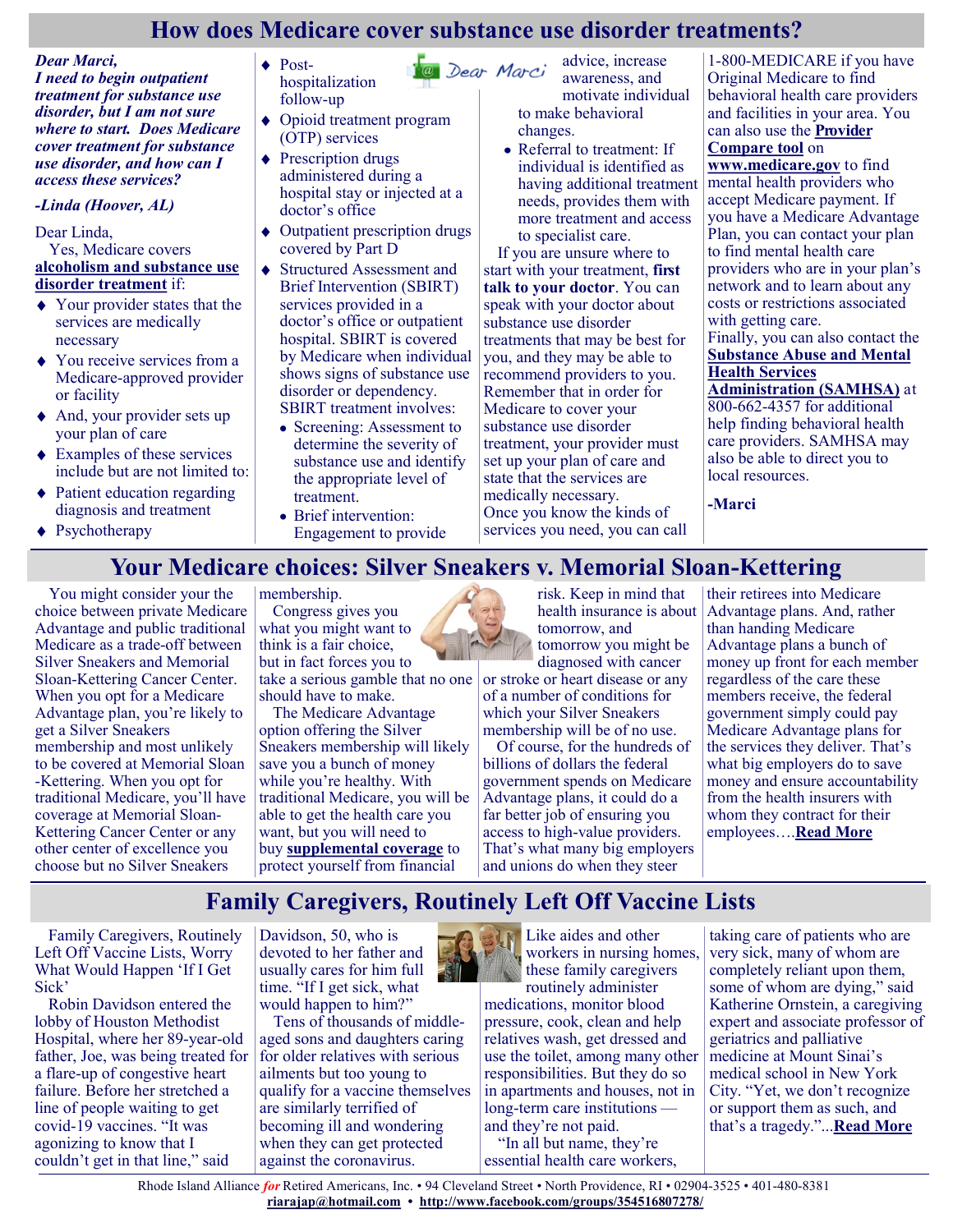## **What's the Difference Between a Will and Trust?**

#### **How to Distribute Assets Upon Your Death**

There are two avenues to distribute your assets upon your death. One is a Last Will and Testament, and the other is a Trust. A Trust is solely a financial document. A Will is also a financial document, but it also addresses various legal issues such as guardianship of your children, if you have kids and you wish to declare who should raise them.

Wills dictate who will be your Executor or Personal Representative (PR.) The Executor or PR will see that your Will gets filed and dealt with through the probate courts. He or she will then see that your creditors get paid and your assets get distributed to your heirs, as per your wishes.

Trusts are generally initially managed by the person who places their assets in the trust. When that person passes away or becomes incapacitated, a death. Successor Trustee takes over

such management. That person manages the assets and makes distributions under whatever the terms of the Trust are.

Both avenues, Wills and Trusts, will accomplish the same goal of distributing your assets to the people you want them to go to.

#### **Benefits of a Will**

A Will is both easy to set up, and relatively inexpensive to create. This makes it significantly more straightforward than a Trust to manage on the onset. Management is simple once you have created your Will. The document specifies who will be your Executor or PR. It also informs to whom your assets will be distributed to and under what circumstances once you pass away. Creating a Will is a legal document that protects your wishes upon your

**Benefits of a Trust**

A Trust is harder to set up in the beginning, however your assets never have to go through

a probate court later down the road. And if you have property in multiple states, a Trust combines those properties into one document. Trusts are also private documents, not available for viewing in the public domain. Another benefit of a Trust is that your heirs have immediate access to your assets.

**Disadvantages of a Will** Although setting up a Will is easier than a Trust on the onset, once the individual passes away, it becomes increasingly a bit more cumbersome because distribution of assets can only occur after going through probate. This can especially become tricky when dealing with property in multiple states, as you will have to go to probate court in each appropriate state in which property is held.

Another disadvantage is Wills are filed with the court upon the

person's death, and thereafter the Will becomes a public document, thus making the Will open to the public. When dealing with issues of privacy, Wills are therefore not ideal compared to Trusts.

**Disadvantages of a Trust** Trusts require a lot of leg work and paperwork up front. Retitling bank accounts and changing beneficiaries of IRAs and all other financial holdings must be done to prepare the Trust properly. If you have property, you must re-deed the property into the name of the Trust and then record it with the Clerk and Recorders office of wherever the property is located. All other assets which you may want to include must be transferred into the Trust. The legal term for this work is "Funding the Trust."

The main thing with a Trust to remember is that if you aren't willing to actively fund the Trust, then you might as well just have a Will.

# **U.K. Virus Variant Is Probably Deadlier, Scientists Say**

New research finds that the British variant is "likely" to be linked to a higher risk of hospitalization and death, laying bare the danger facing countries that ease restrictions. British

government **[scientists](https://www.nytimes.com/2021/02/15/health/scientists-viruses.html)** are increasingly finding the **[coronavirus](https://www.nytimes.com/2021/02/15/health/scientists-viruses.html)** variant first

detected in Britain to be linked to a higher risk of death than other versions of the **[virus,](https://www.nytimes.com/2021/02/15/health/scientists-viruses.html)** a devastating trend that highlights the serious risks and considerable uncertainties of this new phase of the pandemic. The scientists **[said last](https://www.nytimes.com/2021/01/22/world/europe/virus-variant-uk.html)** 

**[month](https://www.nytimes.com/2021/01/22/world/europe/virus-variant-uk.html)** that there was a "realistic



possibility" that the variant was not only more contagious than others, but also more lethal. Now,

#### they **[say in a new](https://assets.publishing.service.gov.uk/government/uploads/system/uploads/attachment_data/file/961042/S1095_NERVTAG_update_note_on_B.1.1.7_severity_20210211.pdf)**

**[document](https://assets.publishing.service.gov.uk/government/uploads/system/uploads/attachment_data/file/961042/S1095_NERVTAG_update_note_on_B.1.1.7_severity_20210211.pdf)** that it is "likely" that the variant is linked to an increased risk of hospitalization and death.

The British government did

not publicly announce the updated findings, which are based on roughly twice as many studies as its earlier assessment and include more deaths from Covid-19 cases caused by the new variant, known as B.1.1.7. It **[posted the document on a](https://www.gov.uk/government/publications/nervtag-update-note-on-b117-severity-11-february-2021?utm_medium=email&utm_campaign=govuk-notifications&utm_source=b6297c0b-901b-4db7-9b7e-9d22914d25c3&utm_content=immediately)  [government website on](https://www.gov.uk/government/publications/nervtag-update-note-on-b117-severity-11-february-2021?utm_medium=email&utm_campaign=govuk-notifications&utm_source=b6297c0b-901b-4db7-9b7e-9d22914d25c3&utm_content=immediately)  [Friday](https://www.gov.uk/government/publications/nervtag-update-note-on-b117-severity-11-february-2021?utm_medium=email&utm_campaign=govuk-notifications&utm_source=b6297c0b-901b-4db7-9b7e-9d22914d25c3&utm_content=immediately)**….**[Read More](https://www.nytimes.com/2021/02/13/world/europe/covid-uk-variant-deadlier.html)**

**New Concern About Cuts to Medicare** 

A report came out this weekend about the possibility of new major cuts to Medicare. This could result because of Senate rules about how many votes it takes to pass legislation.

Because just one Senator can stall legislation through what is known as a filibuster, it takes 60 votes to pass any bill unless it is through a process called "reconciliation," which then requires only a simple majority of 51.

Rather than get into all the details of how this works, we will simplify it this way. The Democrats now have the

majority in the Senate because Vice President because Vice President<br>Harris can break tie votes, LEAGUE giving a majority vote of 51 to the Democrats.

Democrats want to be able to pass President Biden's economic stimulus/COVID-19 relief bill, but it is highly unlikely they could get 10 Republicans to vote for the bill.

Therefore, they are considering using the "reconciliation" process because they would only need 51 votes. But if they do that, legislation passed over ten years ago dictates that they must either raise taxes or cut spending on current programs to pay for



 **the new spending in the** President's bill. By using reconciliation, it would mean there would

have to billions of dollars cut from current spending programs, including Medicare.

Because Medicare is such a crucial program, most members of Congress usually stumble over themselves to protect

it. However, if the situation ever presents itself, they will use threats to Medicare to bash the other party.

In normal political times neither party would allow Medicare to be cut. But because of our current highly partisan

times, it would require ten Republicans to join with Democrats to stop the cuts to Medicare with new legislation if reconciliation were used.

However, right now there is no guarantee Republicans would do that, and instead, it is probable they would blame the Medicare cuts on the Democrats.

This issue has just popped up and TSCL will be in contact with members of Congress to do all we can to prevent these looming cuts and we will keep you advised as to how things are going.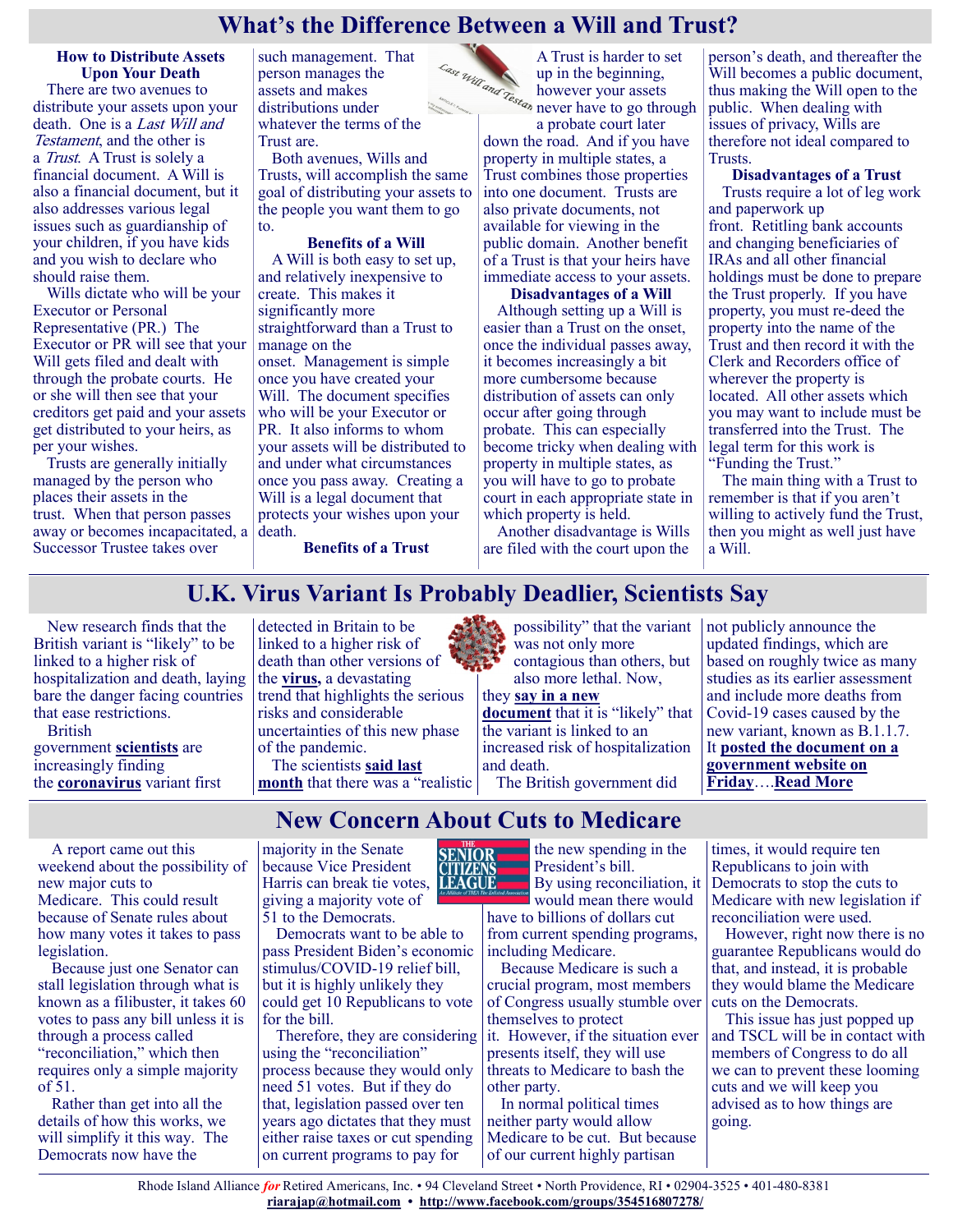#### **Older consumers have major concerns when it comes to seeking emergency medical care**

A study shows that fears about | analyzed survey costs and safety are stopping many seniors from going to the ER

A new poll conducted by researchers from the University of Michigan has discovered the top reasons why many older consumers may put off going to the emergency room. According to the findings, older adults are primarily worried about long wait times, fear of contracting **[COVID](https://www.consumeraffairs.com/illnesses-and-outbreaks)-19,** being admitted into the hospital, and **[health care costs](https://www.consumeraffairs.com/news/surprise-medical-bills-often-follow-er-visits-and-hospital-stays-study-finds-062019.html)**.

"Delaying emergency care can be dangerous, particularly for older adults who are at higher risk of complications and longterm health problems by putting off their

treatment," [said](https://labblog.uofmhealth.org/rounds/costs-covid-19-risk-and-delays-top-older-adults-concerns-about-seeking-emergency-care) researcher Alison Bryant, PhD. "These findings come at a critical time as coronavirus cases and deaths continue rising across the country, making individuals more reluctant to go to the emergency room."

**Older consumers' concerns** For the study, the researchers responses from more than 2,000 older consumers between the ages of 50 and 80 who participated in the National Poll on Healthy Aging. They learned that the biggest deterrent for older people when thinking of going to the emergency room is long wait times, with more than 90 percent of the participants saying they take that into consideration.

Concerns related to COVID-19 were the second biggest factor, as more than 85 percent of participants were worried about contracting the virus while in the ER. Other recent studies have discovered that the pandemic has made many consumers fearful of going to the **[emergency room](https://www.consumeraffairs.com/news/fewer-consumers-are-getting-evaluated-for-strokes-since-the-start-of-covid-19-051320.html)**; however, experts explained that timely care -- especially for older consumers -- is key to identifying the best treatment options and giving patients the best chance for recovery.

The survey also revealed that more than 70 percent of participants left the emergency

**The Second Street** room instead of being admitted to the hospital; more than 60 percent preferred to seek out medical advice from their primary care physicians instead of going to the emergency room.

"Access to appointments, or timely advice, is critical to this age group," said researcher Dr. Preeti Malani. "This is especially true in the time of COVID-19, when early recognition of symptoms that require advanced care may make a sizable difference in outcomes."

Health care costs were a big concern for those who hadn't yet become eligible for Medicare because of age. Fifty percent of participants between the ages of 50 and 64 were worried about the cost of going to the ER, while seven percent reported avoiding emergency care entirely because of the price tag.

These fears aren't unfounded; many of the participants reported having **[surprise](https://www.consumeraffairs.com/news/your-insurance-may-not-cover-that-emergency-room-visit-102218.html)  [bills](https://www.consumeraffairs.com/news/your-insurance-may-not-cover-that-emergency-room-visit-102218.html)** worth tens of thousands of

dollars upon returning home from previous emergency room trips.

"Health insurers and policymakers are increasingly shifting costs to patients to deter over-use of care including the emergency department, but these policies may be putting our most vulnerable patients at risk of avoiding care even when they have urgent concerns," said researcher Dr. Rachel Solnick.

**Improving hospital policies** The researchers hope that highlighting these concerns will create change in emergency rooms so that older people stop putting off emergency medical care.

"These findings highlight important opportunities and a clear need for health care providers, insures, and health systems to better support older adults during and after medical emergencies to achieve highervalue, patient-centered acute care," said researcher Dr. Christina Cutter.

From health to finances to technology and humor, we've put together a list of the top senior sites where you'll find a little bit of everything. These sites are loaded with useful information and are easy to navigate. We have compiled a list of resourceful websites on the web for **[senior citizens](https://www.seniorliving.org/life/senior-citizen/)**. (**Note:** While the sites are categorized, they are not ranked in order.

# **A 2021 List of Websites Dedicated to Seniors**

- $\blacklozenge$ **Aging: [age with](https://www.seniorliving.org/health/aging/)  [ease](https://www.seniorliving.org/health/aging/)**
- $\ddot{\bullet}$ Retirement Life

Matters: **[retirementlifematt](http://www.retirementlifematters.com/)** | **[ers.com](http://www.retirementlifematters.com/)**

- Love to Know Seniors: [seniors.lovetoknow](http://seniors.lovetoknow.com/) [.com](http://seniors.lovetoknow.com/)
- **Travel: [love to travel](https://www.seniorliving.org/travel/)**
- $\blacklozenge$ Roadn Scholar: **[roadscholar.org](http://www.roadscholar.org/)**
- Evergreen Club: **[evergreenclub.com](http://www.evergreenclub.com/) Technology: [your](https://www.seniorliving.org/internet/best/)  [computer,](https://www.seniorliving.org/internet/best/) [smartphone](https://www.seniorliving.org/cell-phone/best/)** The Senior's Guide to
- Computers: **[seniorsguideto](http://www.seniorsguidetocomputers.com/) [computers.com](http://www.seniorsguidetocomputers.com/)** Suddenly
- Senior: **[suddenlysenior.co](http://www.suddenlysenior.com/) [m](http://www.suddenlysenior.com/)**
- Swap Meet Dave: **[swapmeetdave.com](http://www.swapmeetdave.com/)**
- Web MD: **[webmd.com](http://www.webmd.com/)**
- $\ddot{\bullet}$ National Institutes of Health Senior Health: **[nihseniorhealth.go](http://nihseniorhealth.gov/) [v](http://nihseniorhealth.gov/)**
- $\bullet$ **Medicare: medicare.gov**
- The Money Alert: **[themoneyalert.co](http://www.themoneyalert.com/)**m ٠
	- Consumer Reports: **[consumerreports.](http://www.consumerreports.org/) [org](http://www.consumerreports.org/)**

What do you really know about the elderly? How would you describe them as a group? What about as individuals? I asked several random people who were not in direct contact with a senior citizen on a daily basis to answer those questions. Here are few of the responses that I received: The elderly are frail. The elderly seem lonely.

- Older people are sad.
- Older people live in the past.
- **10 Interesting Facts about Senior Citizens**
- Elderly people have it easy because they get stuff for free.
- Older people don't like younger people.
- Elderly people don't have fun anymore.
- ◆ They are sick.

Those opinions paint a rather bleak picture of aging. Well, I'm not here to claim that any of those observations are myths, because sometimes they are true. Instead, I am going to give you 10 facts about senior citizens that even caregivers might not know.

- **1. Senior Citizens are Still Active in the Workforce**
- **2. Senior Citizens Are More Likely to Vote**
- **3. Senior Citizens Have a Day of Recognition 4. Senior Citizens are More**
- **Likely to Commit Suicide 5. Poverty Is Still a Serious**

**Issue for Senior Citizens**

- **6. Senior Citizens Still Have Sex**
- **7. Senior Citizens are Tech Savvy**
- **8. Seniors Citizens Still Drive, Even When They Shouldn't**
- **9. Senior Citizens Enjoy Hobbies that are Creative or Useful**
- **10.Senior Citizens are Individuals**
- ..**[Read More on theses 10 facts](https://hartheritageassistedliving.com/10-interesting-facts-senior-citizens/)**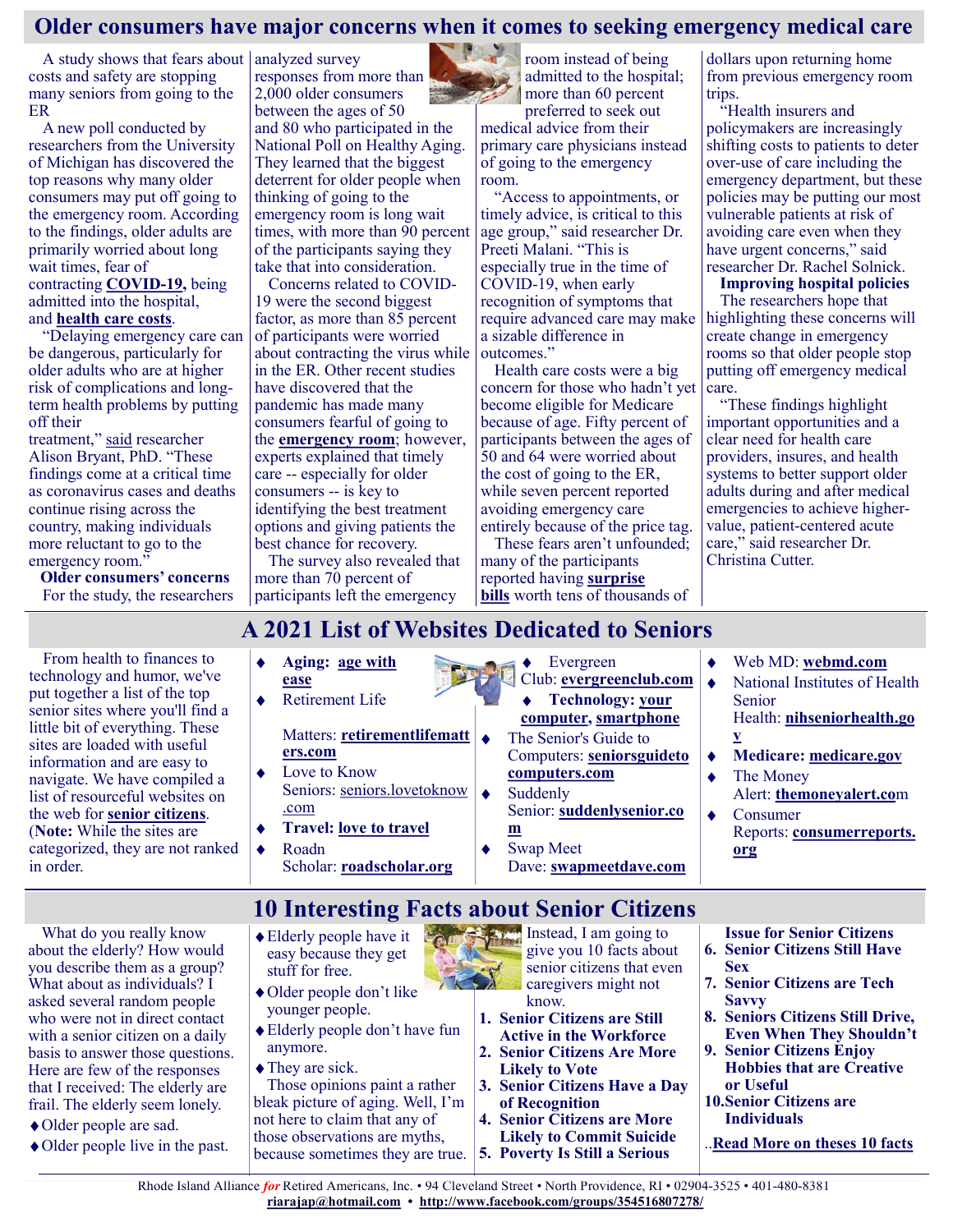# **RIARA HealthLink Wellness News** *<b>Rediction* Figures *Redictionly secured "Taking Control"*



# **Heart Failure Represents Considerable Global Health Concern**

From 1990, increase in absolute numbers of heart failure prevalent cases and years lived with disability

The absolute numbers of heart failure prevalent cases and years lived with disability (YLD) increased from 1990 to 2017, according to a study published online Feb. 12 in the European Journal of Preventive Cardiology.

Nicola Luigi Bragazzi, M.D., Ph.D., from Xiangya Hospital in Changsha, China, and colleagues

collected data on the prevalence, YLD, and underlying causes of heart failure from the Global Burden of Disease study 2017

for 195 countries and territories. The researchers found that in 2017, the age-standardized

prevalence and YLD rates of heart failure were 831.0 and 128.2 per 100,000 people, representing a decrease of −7.2 and −0.9 percent, respectively, from 1990. However, from 1990, there were increases of 91.9 and



106.0 percent,  $\mathbb{R}$   $\mathbb{R}$  respectively, in the absolute numbers of heart failure prevalent cases

and YLDs. From 1990 to 2017, the investigators observed significant geographic and sociodemographic variation in the levels and trends of heart failure burden. Ischemic heart disease accounted for the highest proportion of age-standardized prevalence rate of heart failure in 2017, followed by hypertensive heart disease and chronic

obstructive pulmonary disease (26.5, 26.2, and 23.4 percent, respectively).

"Heart failure is a global public health concern. Public health workers and policymakers can use the data provided in this study to design interventions to prevent and manage heart failure in their countries," Bragazzi said in a statement. "In addition, educational campaigns are needed to increase awareness about the importance of adopting healthy lifestyles.

# **Why Are Wait Times for Donor Kidneys Not Improving?**

Despite widespread efforts to increase access and awareness, new research shows there's been virtually no change in the number of people on waiting lists for potentially lifesaving kidneys over the past two decades.

For their study, scientists analyzed information on more than 1.3 million adults with kidney failure listed in the United States Renal Data System from 1997 to 2016, and found no improvement in rates of waitlist placement and consistently low rates among more vulnerable populations, including those in poorer communities. The findings were published Feb. 11 in the Journal of the American Society of Nephrology.

But things may turn the corner due to an executive order signed by former President

Donald Trump in July 2019. It aims to get more people placed on waitlists for new kidneys and doubles the number of kidneys available for transplant by 2030.

Kidney transplantation is the best treatment for people with kidney failure, but not everyone is placed on waitlists for kidneys or even made aware of the possibility of transplants. Instead, these folks receive dialysis indefinitely. With dialysis, a machine takes over for your kidneys and filters and purifies your blood. This can be done at home or in a medical facility.



"Many more people could benefit from kidney transplants if they understood the

benefits of transplantation versus going on maintenance dialysis," said study author Jesse Schold, director of outcomes research for the Kidney and Kidney/Pancreas Transplant Program at the Cleveland Clinic.

Some dialysis facilities are better at referring people for kidney transplants than others, he said. "It's likely that referral rates are better with greater social support, greater access to insurance and other resources," Schold said.

Thanks to the Trump executive order, dialysis centers will start to receive higher reimbursements from Medicare

when they refer individuals to transplant waitlists, he said.

Another way to improve access across the board would be to have people opt out of kidney transplant waitlists instead of opting in, Schold suggested. "This way, they are automatically referred as the default," he explained.

The stagnant waitlist is one part of the problem, but there is also a significant kidney supply issue, Schold said. "The major risk factors for kidney disease are obesity, diabetes and older age, all of which are increasing in the country, so to try and provide kidneys for all patients who could benefit is a very formidable challenge," he said. ...**[Read More](https://consumer.healthday.com/2-11-why-are-waits-for-donor-kidneys-not-improving-2650330934.html)**

**Seven recent papers amplify advances in Alzheimer's research**

New findings from big-data and open-science research are revealing clues about the molecular mechanisms of Alzheimer's disease and new ways to discover potential therapeutic targets and biomarkers. These new discoveries were made by six research teams participating in the Accelerating Medicines Partnership – Alzheimer's Disease (AMP AD) program. AMP AD was established in 2014 as an NIH-led partnership among government,

pharmaceutical industry, and nonprofit organizations **[that aims](https://www.nia.nih.gov/research/amp-ad)  [to transform the way](https://www.nia.nih.gov/research/amp-ad)  [we study the complex](https://www.nia.nih.gov/research/amp-ad)  [nature of Alzheimer's disease.](https://www.nia.nih.gov/research/amp-ad)**

AMP AD uses an open-science research model that makes all data and methods rapidly available to the research community at large through the data sharing infrastructure, the AD Knowledge Portal. Since the Portal's launch in 2015, more than 3,000 researchers world wide from the academic, biotech, and pharmaceutical



industry sectors have used the data resources for research on Alzheimer's and related dementias.

Alzheimer's is a complex disease, and as it slowly develops, many normal biological processes in the brain and the body go awry, from inflammation, to blood vessels damage and neuronal death. Seven recent AMP AD reports showcase research advances related to the discovery of new drug candidate targets,

identification of molecular subtypes of the disease, and new potential biomarkers that can serve as the basis for a precision medicine approach to therapy development.

**Identifying ATP6VA1 gene as a candidate target for treatment:** Researchers at the Icahn School of Medicine at Mount Sinai in New York generated several types of molecular data from 364 brain donors at different stages of Alzheimer's….**[Read More](https://www.nia.nih.gov/news/seven-recent-papers-amplify-advances-alzheimers-research)**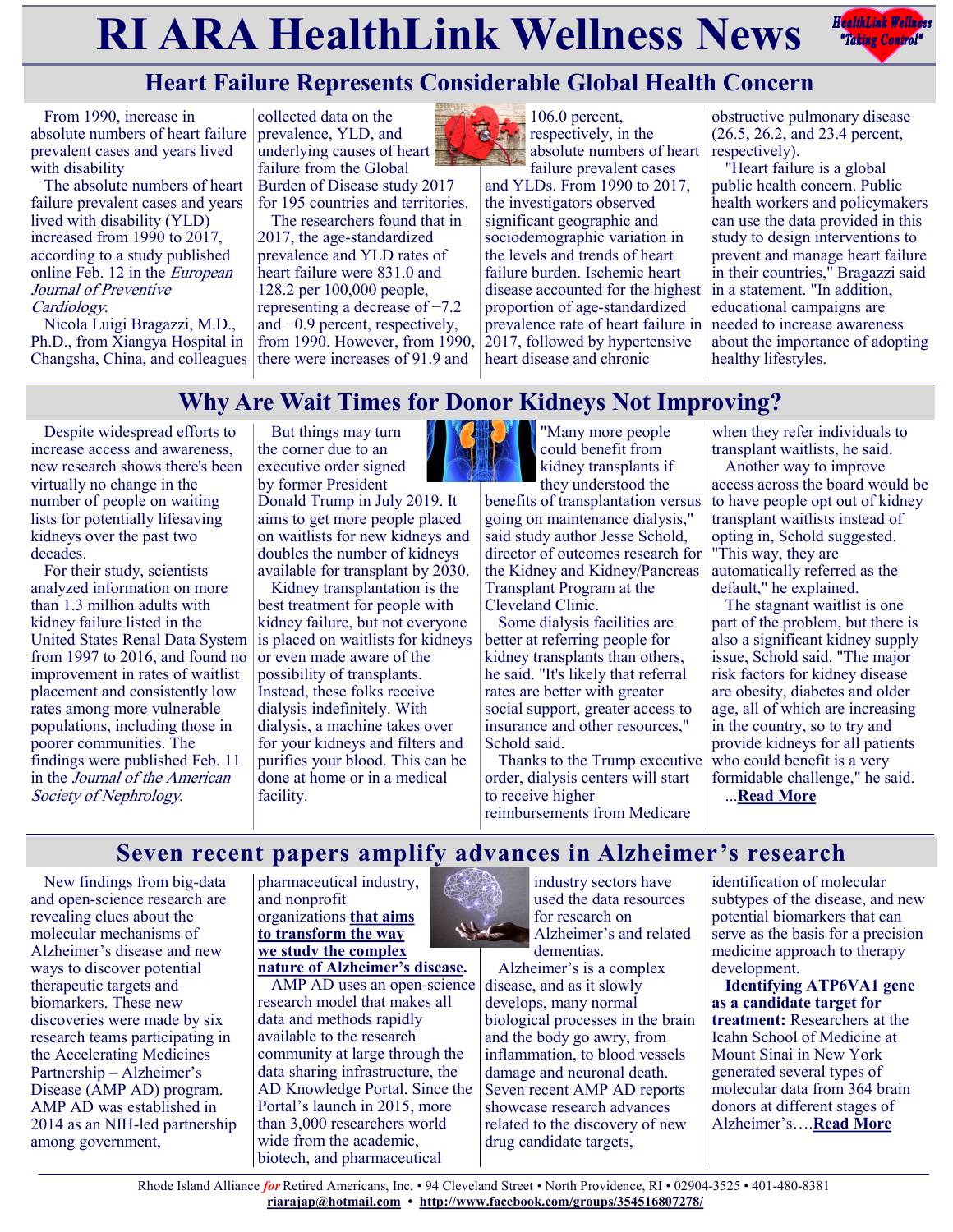## **Does 'Prediabetes' Lead to Full-Blown Diabetes? Age May Be Key**

Few older adults with prediabetes will actually go on to develop type 2 diabetes, new research concludes. The surprising finding suggests that while prediabetes is a useful predictor of diabetes risk in young and middle-aged adults, that's not the case in older folks.

"Our results suggest that for older adults with blood sugar levels in the prediabetes range, few will actually develop diabetes," said senior author Elizabeth Selvin, a professor of epidemiology at Johns Hopkins Bloomberg School of Public Health in Baltimore. "The category of prediabetes doesn't seem to be helping us identify

high-risk people." People with prediabetes have blood sugar levels that are higher than normal but not yet in the diabetic range.

The study included nearly 3,500 Americans between 71 and 90 years of age with no history of diabetes. They were initially assessed between 2011 and 2013.

At that time, 59% were deemed prediabetic based on results of the impaired fasting glucose test (IFG). So were 44% who were checked with the glycated hemoglobin (HbA1c) test.

During follow-ups in 2016-



2017, 8% of IFG-defined prediabetics and 9% of HbA1c-defined prediabetics had developed diabetes.

Blood sugar levels in 44% of the IFG group and 13% of the HbA1c group had returned to the normal range by 2016-2017, researchers found.

By that time, 16% of the IFG group and 19% of those in the HbA1c group had died of other causes, according to findings.

Type 2 diabetes leads to chronically high blood sugar, which stresses organs such as the kidneys, weakens the immune system and promotes heart disease and stroke, among other conditions. Selvin said doctors should instead focus on healthy lifestyle changes and important disease risk factors such as smoking, high blood pressure and high cholesterol.

Prediabetes is a widely used indicator of increased diabetes risk in younger and middle-aged people.

"It's very common for older adults to have at least mildly elevated blood glucose levels, but how likely they are to progress to diabetes has been an unresolved question," Selvin said in a Hopkins news release.

The study was published Feb. 8 in JAMA Internal Medicine.

#### **After Long Decline, Breast Cancers in Young U.S. Women Are On the Rise**

Breast cancer death rates are inching up in American women under age 40 again, after more than two decades of decline, researchers say.

The study authors said they hoped their new report would lead to a deeper look at reasons for the change.

"Our hope is that these findings focus more attention and research on breast cancer in younger women and what is behind this rapid increase in late -stage cancers," said lead author R. Edward Hendrick. He's a clinical professor of radiology at the University of Colorado School of Medicine, in Aurora. Hendrick's team used data

Deaths from dementia during

the summer of 2020 are nearly **[20% higher](https://www.politico.com/news/2020/09/16/dementia-deaths-coronavirus-nursing-homes-416530)** than the number of dementia-related deaths during that time in previous years, and

that period.

it needs to be sorted

experts **[don't yet know why](https://www.usagainstalzheimers.org/blog/covid-19-impacts-increasing-people-living-alzheimers-nursing-homes-and-their-families)**. An estimated 61,000 people have died from dementia, which is 11,000 more than usual within

"There's something wrong, there's something going on and

out," **[Robert Anderson, chief](https://www.politico.com/news/2020/09/16/dementia-deaths-coronavirus-nursing-homes-416530)  [of mortality statistics at the](https://www.politico.com/news/2020/09/16/dementia-deaths-coronavirus-nursing-homes-416530)  [U.S. Centers for Disease](https://www.politico.com/news/2020/09/16/dementia-deaths-coronavirus-nursing-homes-416530)** 

from the U.S. National Center for Health Statistics to examine breast cancer death rates in 10-year age

subgroups. Between 2010 and 2017, breast cancer death rates for 40 to 79-year-old women fell between 1.2% and 2.2%, depending on age, the analysis found. While the rates rose for younger women, the 0.5% per year increase for women between 20 and 39 years of age was not considered statistically significant.

But it is, nonetheless, worrisome, Hendrick said in a news release from the



Radiological Society of North America. He projected that the death rate among

younger women would increase significantly over the next two to three years.

The researchers attributed the changing death rate to an increase in cancers that have spread beyond the breast, also known as "distant-spread" or metastatic cancer.

Since 2000, rates of distantspread breast cancer rose more than 4% per year in 20- to 39 year-old women. That was much higher than for women over 40.

Overall, breast cancer death rates dropped by 40% between 1989 and 2017, according to the study. The researchers attributed that decline to better treatment and increased use of screening mammograms.

While screening is offered to women aged 40 and older for early breast cancer detection, it is not done for women younger than 40 unless they are known to be at high risk.

Breast cancer is the second most common cause of cancer deaths in U.S. women. Most invasive breast cancer occurs in women aged 40 and older, but 4% to 5% of cases happen in younger women, according to the study authors.

#### **Dementia deaths rise during the summer of COVID, leading to concern**

#### **[Control and](https://www.politico.com/news/2020/09/16/dementia-deaths-coronavirus-nursing-homes-416530)**

**[Prevention](https://www.politico.com/news/2020/09/16/dementia-deaths-coronavirus-nursing-homes-416530)**, said in a recent interview with Politico. "This is highly unusual<sup>?</sup>

[As a geriatrici](https://uvahealth.com/findadoctor/profile/laurie-r-archbald-pannone)an, I find this statistic sad but not shocking. I care for dementia patients in my clinical practice. I see firsthand how the isolation caused by the pandemic has changed their lives, whether they're home alone, living with a caregiver, or in a long-term care facility.

Deciphering **[the statistics](https://jamanetwork.com/journals/jamaneurology/fullarticle/2769863)** is a challenge. Hiding within them are many factors that have



contributed to the deaths from dementia during the pandemic. Here are four of them. **Social isolation**

Social distancing – or staying at least 6 feet apart, wearing a mask and avoiding crowds – is a proven way to decrease COVID -19 risk, especially from people with the infection but without symptoms. But social distancing is different from social isolation, which leads to a sense of disconnection from the community. Social isolation, which essentially is little or no

contact with others, is the last thing seniors with dementia need. But it's what many have received, as caregivers are forced to limit visits during the pandemic.

Social isolation is a risk for poor health outcomes, particularly as people age. And in the U.S., 28% of those over 65 (13.8 million) live alone. Socially **isolated people [have](https://www.nia.nih.gov/news/social-isolation-loneliness-older-people-pose-health-risks)  [higher rates](https://www.nia.nih.gov/news/social-isolation-loneliness-older-people-pose-health-risks)** of not only dementia, but heart disease, high blood pressure, depression, cognitive decline and death….**[Read More](https://theconversation.com/dementia-deaths-rise-during-the-summer-of-covid-leading-to-concern-146509)**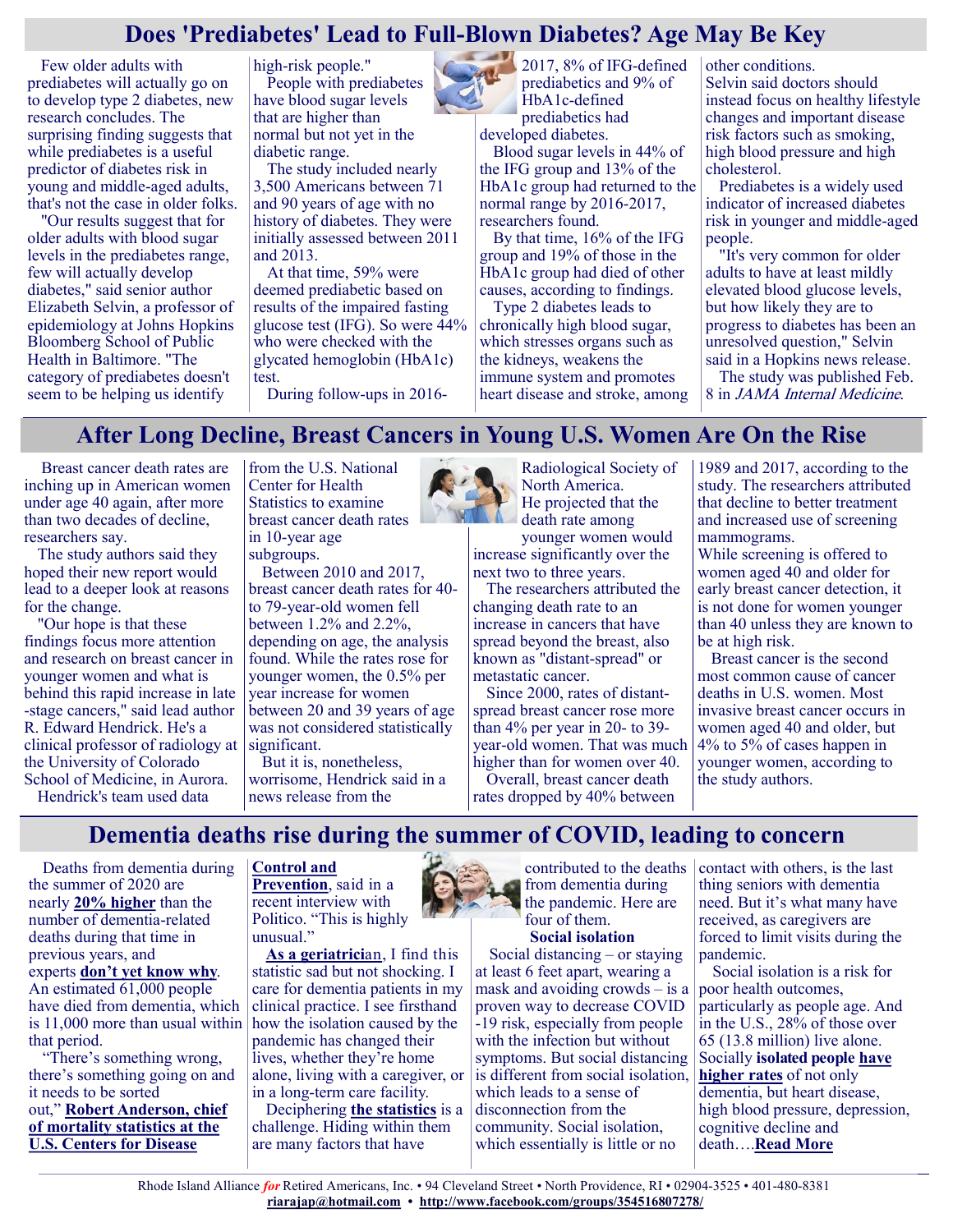# **The Implications of COVID-19 for Mental Health and Substance Use**

The COVID-19 pandemic and the resulting economic recession have negatively affected many people's mental health and created new barriers for people already suffering from mental illness and substance use disorders. During the pandemic, about **[4 in 10](https://www.kff.org/other/state-indicator/adults-reporting-symptoms-of-anxiety-or-depressive-disorder-during-covid-19-pandemic/)** adults in the U.S. have reported symptoms of anxiety or depressive disorder, a share that has been largely consistent, up from **[one in](https://www.cdc.gov/nchs/data/nhis/earlyrelease/ERmentalhealth-508.pdf)  [ten](https://www.cdc.gov/nchs/data/nhis/earlyrelease/ERmentalhealth-508.pdf)** adults who reported these symptoms from January to June 2019 (Figure 1). A **[KFF Health](https://www.kff.org/coronavirus-covid-19/report/kff-health-tracking-poll-july-2020/)  [Tracking Poll](https://www.kff.org/coronavirus-covid-19/report/kff-health-tracking-poll-july-2020/)** from July 2020 also found that many adults are reporting specific negative

Depression is more than just feeling sad or blue. It is a common but serious mood disorder that needs treatment. It causes severe symptoms that affect how you feel, think, and handle daily activities, such as sleeping, eating, and working. When you have depression, you have trouble with daily life for weeks at a time. Doctors call this condition "depressive disorder" or "clinical

Depression is a real illness. It

is not a sign of a person's weakness or a character flaw. You can't "snap out of" clinical depression. Most people who experience depression need

depression."

impacts on their mental health and well-being, such as difficulty sleeping (36%) or eating (32%), increases in alcohol consumption or substance use  $(12\%)$ , and worsening chronic conditions (12%), due to worry and stress over the coronavirus. As the pandemic wears on, ongoing and necessary public health measures expose many people to experiencing situations linked to poor mental health outcomes, such as **[isolation](https://www.cdc.gov/mentalhealth/learn/index.htm)** and **[job loss](https://www.cdc.gov/violenceprevention/suicide/riskprotectivefactors.html)**.

This brief explores mental health and substance use during, and prior to, the COVID-19 pandemic. It focuses on

populations that were particularly at risk for experiencing negative mental health or substance abuse consequences during the pandemic, including young adults, people experiencing job loss, parents and children, communities of color, and essential

Bureau's [Household Pulse](https://www.cdc.gov/nchs/covid19/pulse/mental-health.htm)  [Survey](https://www.cdc.gov/nchs/covid19/pulse/mental-health.htm) (an ongoing survey created to capture data on health and economic impacts of the pandemic), KFF Health Tracking Poll data, and data on mental health prior to the COVID-19 pandemic. Key takeaways include: ..**[Read More](https://www.kff.org/coronavirus-covid-19/issue-brief/the-implications-of-covid-19-for-mental-health-and-substance-use/)**

Average Share of Adults Reporting Symptoms of Anxiety Disorder and/or Depressive Disorder, January-June 2019 vs. January 2021



# **Depression and Older Adults**

workers.

treatment to get better. **Depression Is Not a Normal Part of Aging** Depression is a

common problem among older adults, but it is NOT a normal part of aging. In fact, studies show that most older adults feel satisfied with their lives, despite having more illnesses or physical problems. However, important life changes that happen as we get older may cause feelings of uneasiness, stress, and sadness.

For instance, the **[death of a](https://www.nia.nih.gov/health/mourning-death-spouse)  [loved one](https://www.nia.nih.gov/health/mourning-death-spouse)**, moving from work into retirement, or dealing with a serious illness can leave people feeling sad or anxious.



After a period of adjustment, many older adults can regain their emotional balance, but others do not and may develop

depression. **Recognizing Symptoms of Depression in Older Adults**

Depression in older adults may be difficult to recognize because they may show different symptoms than younger people. For some older adults with depression, sadness is not their main symptom. They may have other, less obvious symptoms of depression, or they may not be willing to talk about their feelings. Therefore,

doctors may be less likely to recognize that their patient has depression.

Sometimes older people who are depressed appear **to [feel](https://www.nia.nih.gov/health/fatigue)  [tired](https://www.nia.nih.gov/health/fatigue)**, have **[trouble sleeping](https://www.nia.nih.gov/health/good-nights-sleep)**, or seem grumpy and irritable. Confusion or attention problems caused by depression can sometimes look like **[Alzheimer's disease](https://www.nia.nih.gov/health/alzheimers)** or other brain disorders. Older adults also may have more medical conditions, such as **[heart disease](https://www.nia.nih.gov/health/heart-health-and-aging#heart-disease)**, **[stroke](https://www.nia.nih.gov/health/stroke)**, or **[cancer](https://www.cancer.gov/)**, which may cause depressive symptoms. Or they may be taking medications with side effects that contribute to depression…..**[Read More](https://www.nia.nih.gov/health/depression-and-older-adults)**

#### **Loss of muscle mass among elderly can lead to falls**

Older adults are **[at much](https://www.cdc.gov/coronavirus/2019-ncov/need-extra-precautions/older-adults.html)  [higher risk](https://www.cdc.gov/coronavirus/2019-ncov/need-extra-precautions/older-adults.html)** of death from COVID-19 than their younger counterparts, but many also face another, less recognized health risk associated with the pandemic: **[loss of muscle mass](https://doi.org/10.1016/j.jamda.2011.01.003)**. This loss is one of the primary reasons for falls – the [No. 1](https://www.cdc.gov/mmwr/volumes/67/wr/mm6718a1.htm)  [cause](https://www.cdc.gov/mmwr/volumes/67/wr/mm6718a1.htm) of accidental death in those 65 and older.

Also known as sarcopenia – from the Greek "sarco," meaning flesh, and "penia" referring to deficiency or poverty – loss of muscle mass and strength is common among elders, but starts [as early as our](https://www.aginginmotion.org/about-the-issue/)  [30's.](https://www.aginginmotion.org/about-the-issue/) Poor diet is a risk factor

for sarcopenia; so is physical inactivity. Now, with gyms closed and community centers on lockdown, many older people are arguably more sedentary

than ever. **[I lead a team of](https://nutrition.tufts.edu/profile/faculty/roger-fielding)** 

**[scientists](https://nutrition.tufts.edu/profile/faculty/roger-fielding)** who study the role of physical activity and diet on sarcopenia at the **[Jean Mayer](https://hnrca.tufts.edu/)  [USDA Human Nutrition](https://hnrca.tufts.edu/)  [Research Center on Aging at](https://hnrca.tufts.edu/)  [Tufts University](https://hnrca.tufts.edu/)**. Every day I am struck by how this condition affects patients. Not only can [sarcopenia lead to falls;](https://doi.org/10.1016/j.jamda.2011.01.003) it can also lead to social isolation resulting from the falls, which

**Can have a cascade of** negative health consequences on older people. This is yet another example of the devastation caused by the pandemic.

#### **Of muscles and men, and women**

Sarcopenia is not unique to the time of coronavirus, however. As people age, they will lose muscle mass and strength as part of the natural aging process. When people lose muscle mass, it is replaced by fat and fibrous tissue, resulting in muscles looking like marbled steak. The rate of decline varies,

with inactive seniors losing more than others. Researchers estimate that, generally, those between ages 60 and 70 **[have](https://www.health.harvard.edu/staying-healthy/preserve-your-muscle-mass#:%7E:text=Age%2Drelated%20muscle%20loss%2C%20called,muscle%20mass%20during%20their%20lifetimes.)  [lost 12% of their muscle mass](https://www.health.harvard.edu/staying-healthy/preserve-your-muscle-mass#:%7E:text=Age%2Drelated%20muscle%20loss%2C%20called,muscle%20mass%20during%20their%20lifetimes.)**, with those over 80 having lost 30%.

This loss is not just about sagging skin and flabby arms. Loss of muscle mass leads to varying degrees of inability to perform daily activities, like walking. That can begin a cascade of effects, including slower movement and loss of balance, which also restrict a person's ability to live fully. ...**[Read More](https://theconversation.com/loss-of-muscle-mass-among-elderly-can-lead-to-falls-and-staying-put-during-the-pandemic-doesnt-help-131374)**